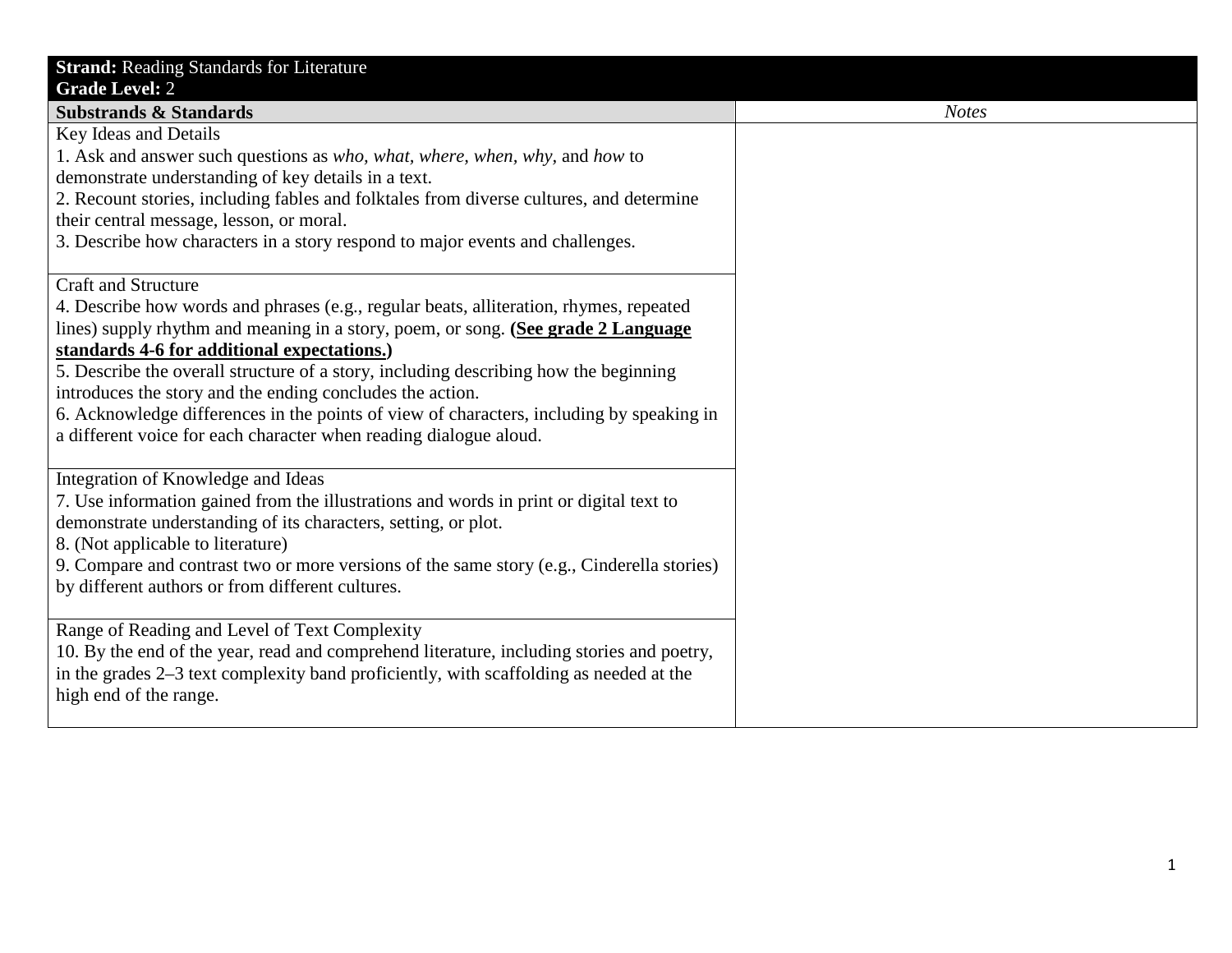| <b>Strand: Reading Standards for Informational Text</b><br><b>Grade Level: 2</b>                                           |              |
|----------------------------------------------------------------------------------------------------------------------------|--------------|
| <b>Substrands &amp; Standards</b>                                                                                          | <b>Notes</b> |
| <b>Key Ideas and Details</b>                                                                                               |              |
| 1. Ask and answer such questions as <i>who</i> , <i>what</i> , <i>where</i> , <i>when</i> , <i>why</i> , and <i>how</i> to |              |
| demonstrate understanding of key details in a text.                                                                        |              |
| 2. Identify the main topic of a multiparagraph text as well as the focus of specific                                       |              |
| paragraphs within the text.                                                                                                |              |
| 3. Describe the connection between a series of historical events, scientific ideas or                                      |              |
| concepts, or steps in technical procedures in a text.                                                                      |              |
|                                                                                                                            |              |
| <b>Craft and Structure</b>                                                                                                 |              |
| 4. Determine the meaning of words and phrases in a text relevant to a grade 2 topic or                                     |              |
| subject area. (See grade 2 Language standards 4-6 for additional expectations.)                                            |              |
| 5. Know and use various text features (e.g., captions, bold print, subheadings, glossaries,                                |              |
| indexes, electronic menus, icons) to locate key facts or information in a text efficiently.                                |              |
| 6. Identify the main purpose of a text, including what the author wants to answer,                                         |              |
| explain, or describe.                                                                                                      |              |
|                                                                                                                            |              |
| Integration of Knowledge and Ideas                                                                                         |              |
| 7. Explain how specific images (e.g., a diagram showing how a machine works)                                               |              |
| contribute to and clarify a text.                                                                                          |              |
| 8. Describe how reasons support specific points the author makes in a text.                                                |              |
| 9. Compare and contrast the most important points presented by two texts on the same                                       |              |
| topic.                                                                                                                     |              |
|                                                                                                                            |              |
| Range of Reading and Level of Text Complexity                                                                              |              |
| 10. By the end of year, read and comprehend informational texts, including history/social                                  |              |
| studies, science, and technical texts, in the grades 2–3 text complexity band proficiently,                                |              |
| with scaffolding as needed at the high end of the range.                                                                   |              |
|                                                                                                                            |              |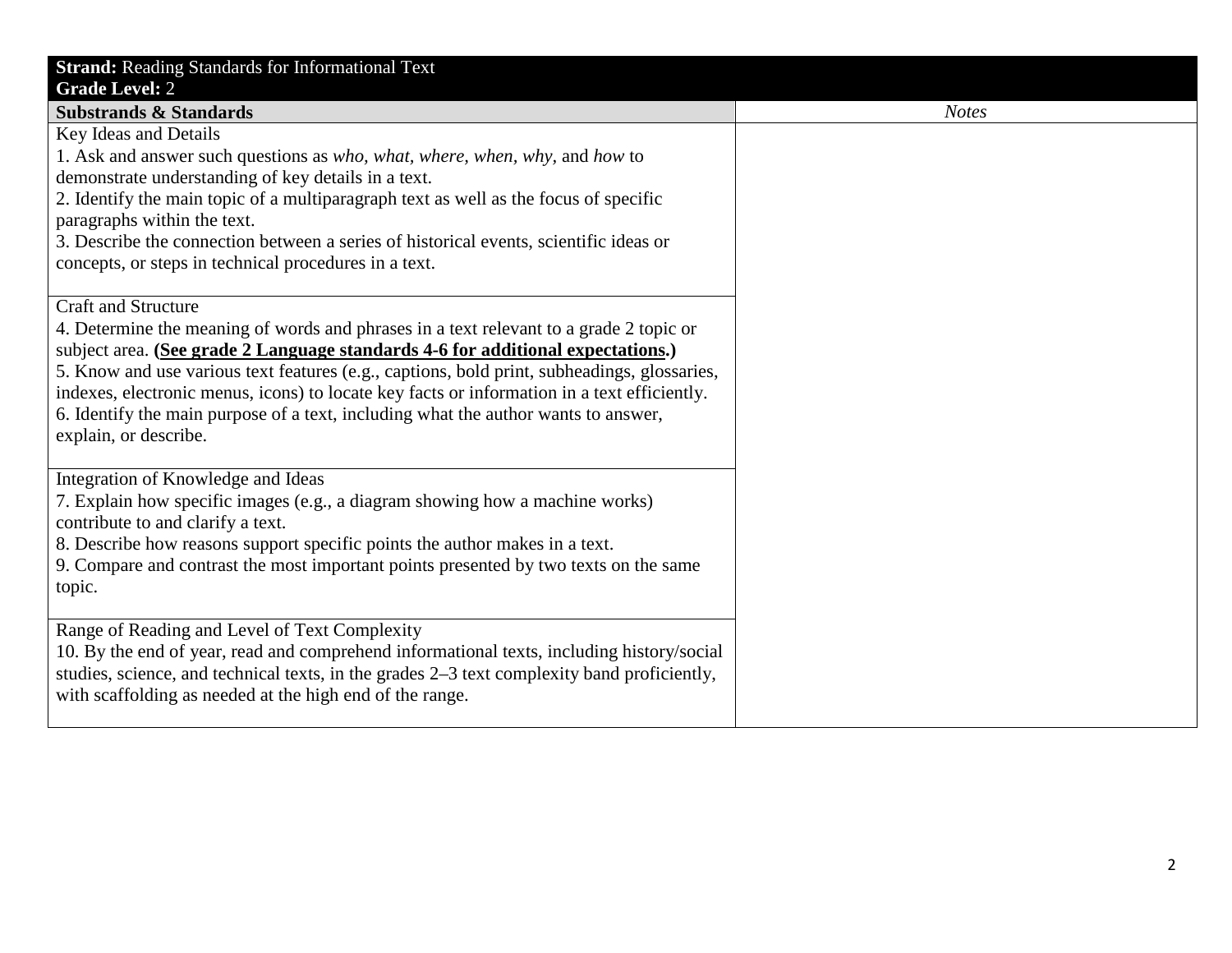| <b>Strand: Reading Standards: Foundational Skills</b>                                        |              |
|----------------------------------------------------------------------------------------------|--------------|
| <b>Grade Level: 2</b>                                                                        |              |
| <b>Substrands &amp; Standards</b>                                                            | <b>Notes</b> |
| <b>Print Concepts</b>                                                                        |              |
| 1. n/a                                                                                       |              |
|                                                                                              |              |
| <b>Phonological Awareness</b>                                                                |              |
| 2. n/a                                                                                       |              |
|                                                                                              |              |
| Phonics and Word Recognition                                                                 |              |
| 3. Know and apply grade-level phonics and word analysis skills in decoding words <b>both</b> |              |
| in isolation and in text.                                                                    |              |
| a. Distinguish long and short vowels when reading regularly spelled one-syllable words.      |              |
| b. Know spelling-sound correspondences for additional common vowel teams.                    |              |
| c. Decode regularly spelled two-syllable words with long vowels.                             |              |
| d. Decode words with common prefixes and suffixes.                                           |              |
| e. Identify words with inconsistent but common spelling-sound correspondences.               |              |
| f. Recognize and read grade-appropriate irregularly spelled words.                           |              |
|                                                                                              |              |
| Fluency                                                                                      |              |
| 4. Read with sufficient accuracy and fluency to support comprehension.                       |              |
| a. Read on-level text with purpose and understanding.                                        |              |
| b. Read on-level text orally with accuracy, appropriate rate, and expression on successive   |              |
| readings.                                                                                    |              |
| c. Use context to confirm or self-correct word recognition and understanding, rereading      |              |
| as necessary.                                                                                |              |
|                                                                                              |              |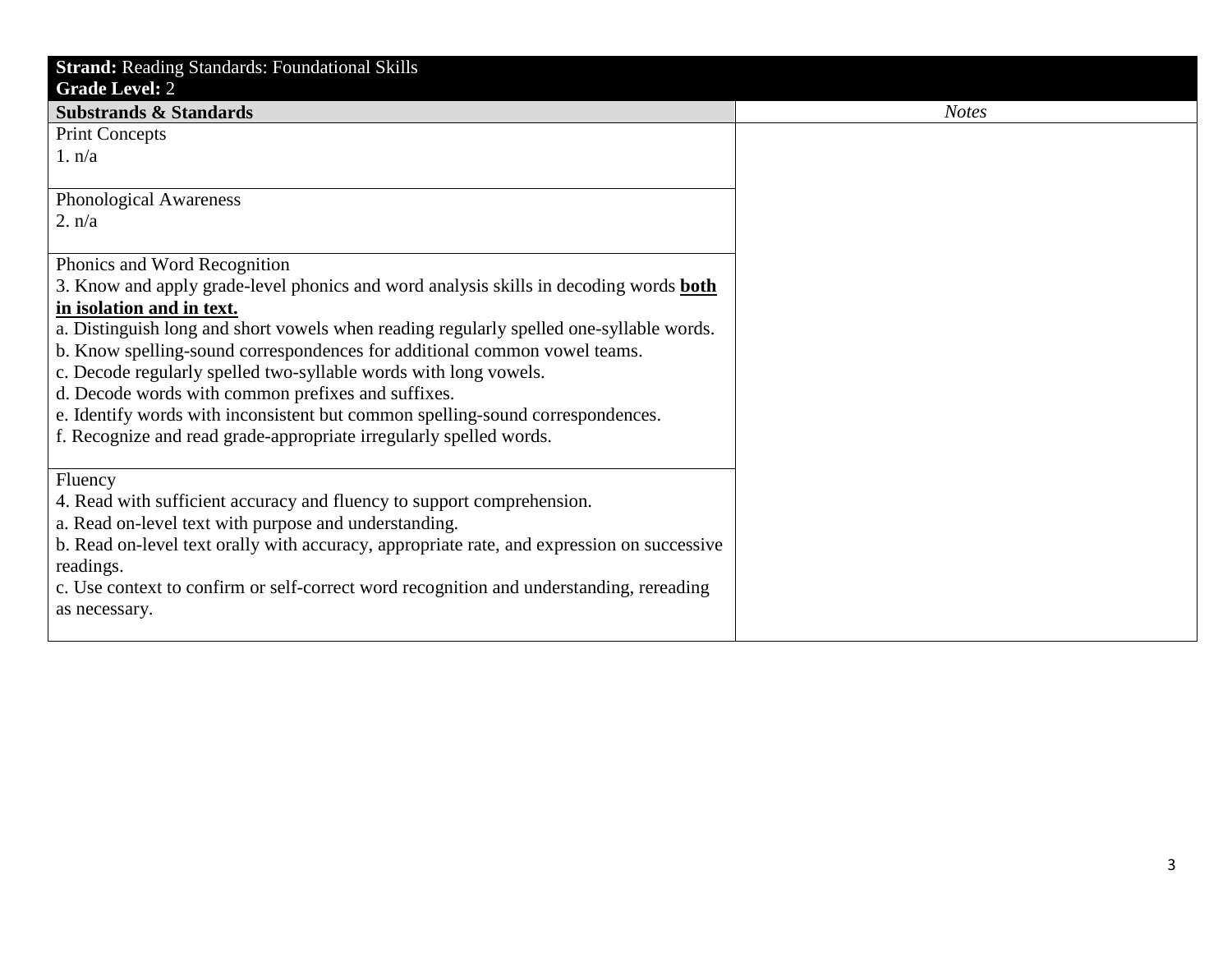| <b>Strand: Writing Standards</b>                                                           |
|--------------------------------------------------------------------------------------------|
| <b>Grade Level: 2</b>                                                                      |
| <b>Substrands &amp; Standards</b>                                                          |
| <b>Text Types and Purposes</b>                                                             |
| 1. Write opinion pieces in which they introduce the topic or book they are writing about,  |
| state an opinion, supply reasons that support the opinion, use linking words (e.g.,        |
| because, and, also) to connect opinion and reasons, and provide a concluding statement     |
| or section.                                                                                |
| 2. Write informative/explanatory texts in which they introduce a topic, use facts and      |
| definitions to develop points, and provide a concluding statement or section.              |
| 3. Write narratives in which they recount a well-elaborated event or short sequence of     |
| events, include details to describe actions, thoughts, and feelings, use temporal words to |
| signal event order, and provide a sense of closure.                                        |
| Production and Distribution of Writing                                                     |
| 4. With guidance and support from adults, produce writing in which the                     |
| development and organization are appropriate to task and purpose. (Grade-specific          |
| expectations for writing types are defined in standards $1-3$ .)                           |
| 5. With guidance and support from adults and peers, focus on a topic and strengthen        |
| writing as needed by revising and editing.                                                 |
| 6. With guidance and support from adults, use a variety of digital tools to produce and    |
| publish writing, including in collaboration with peers.                                    |
|                                                                                            |
| Research to Build and Present Knowledge                                                    |
| 7. Participate in shared research and writing projects (e.g., read a number of books on a  |
| single topic to produce a report; record science observations).                            |
| 8. Recall information from experiences or gather information from provided sources to      |
| answer a question.                                                                         |
| 9. (Begins in grade 4)                                                                     |
| Range of Writing                                                                           |
| 10. Write routinely over extended time frames (time for research, reflection, and          |
| revision) and shorter time frames (a single sitting or a day or two) for a range of        |
| discipline-specific tasks, purposes, and audiences.                                        |
|                                                                                            |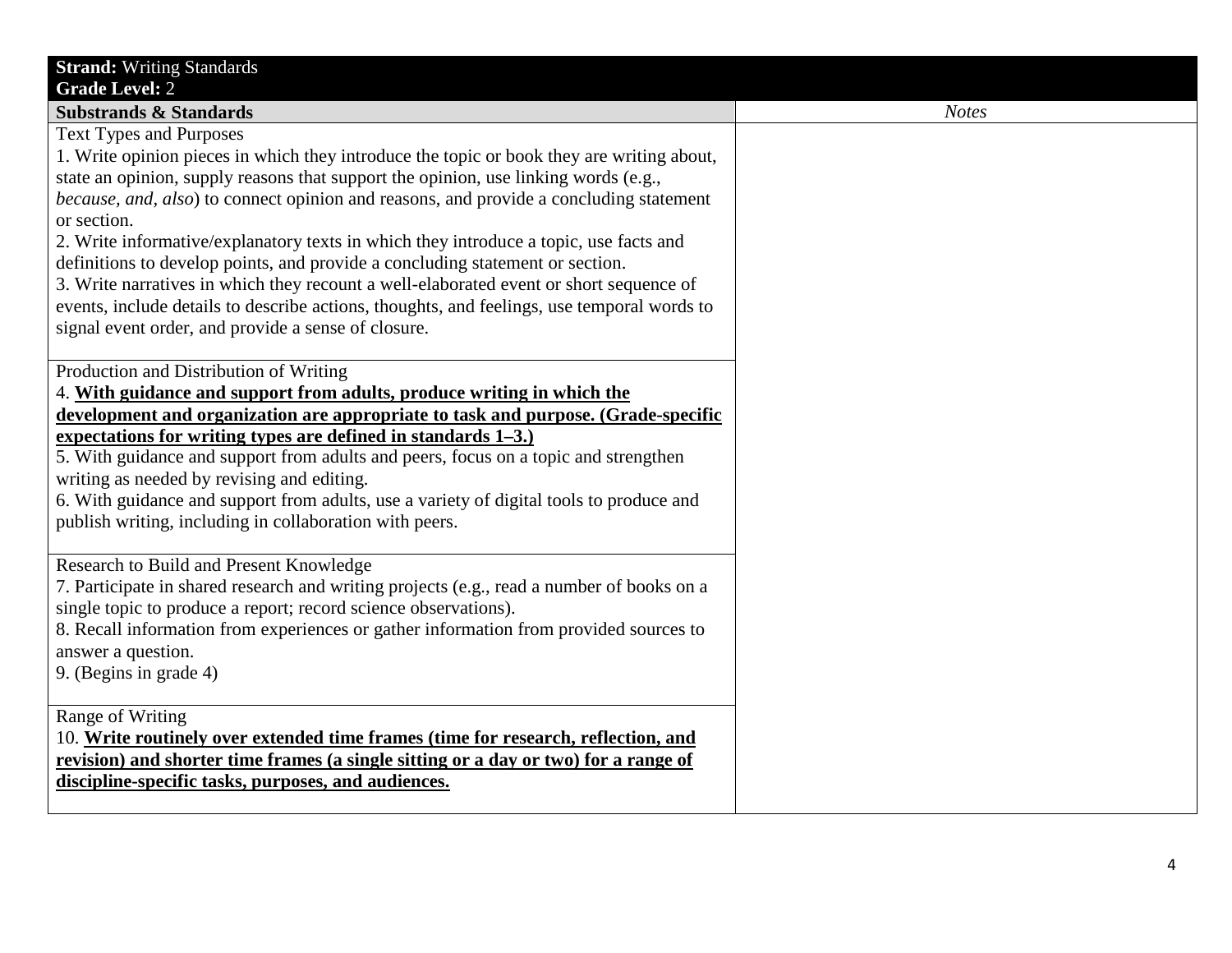| <b>Strand:</b> Speaking and Listening Standards                                             |
|---------------------------------------------------------------------------------------------|
| <b>Grade Level: 2</b>                                                                       |
| <b>Substrands &amp; Standards</b>                                                           |
| Comprehension and Collaboration                                                             |
| 1. Participate in collaborative conversations with diverse partners about grade 2 topics    |
| and texts with peers and adults in small and larger groups.                                 |
| a. Follow agreed-upon rules for discussions (e.g., gaining the floor in respectful ways,    |
| listening to others with care, speaking one at a time about the topics and texts under      |
| discussion).                                                                                |
| b. Build on others' talk in conversations by linking their comments to the remarks of       |
| others.                                                                                     |
| c. Ask for clarification and further explanation as needed about the topics and texts under |
| discussion.                                                                                 |
| 2. Recount or describe key ideas or details from a text read aloud or information           |
| presented orally or through other media.                                                    |
| a. Give and follow three- and four-step oral directions.                                    |
| 3. Ask and answer questions about what a speaker says in order to clarify                   |
| comprehension, gather additional information, or deepen understanding of a topic or         |
| issue.                                                                                      |
|                                                                                             |
| Presentation of Knowledge and Ideas                                                         |
| 4. Tell a story or recount an experience with appropriate facts and relevant, descriptive   |
| details, speaking audibly in coherent sentences.                                            |
| a. Plan and deliver a narrative presentation that: recounts a well-elaborated event,        |
| includes details, reflects a logical sequence, and provides a conclusion.                   |
| 5. Create audio recordings of stories or poems; add drawings or other visual displays to    |
| stories or recounts of experiences when appropriate to clarify ideas, thoughts, and         |
| feelings.                                                                                   |
| 6. Produce complete sentences when appropriate to task and situation in order to provide    |
| requested detail or clarification. (See grade 2 Language standards 1 and 3 for specific     |
| expectations.)                                                                              |
|                                                                                             |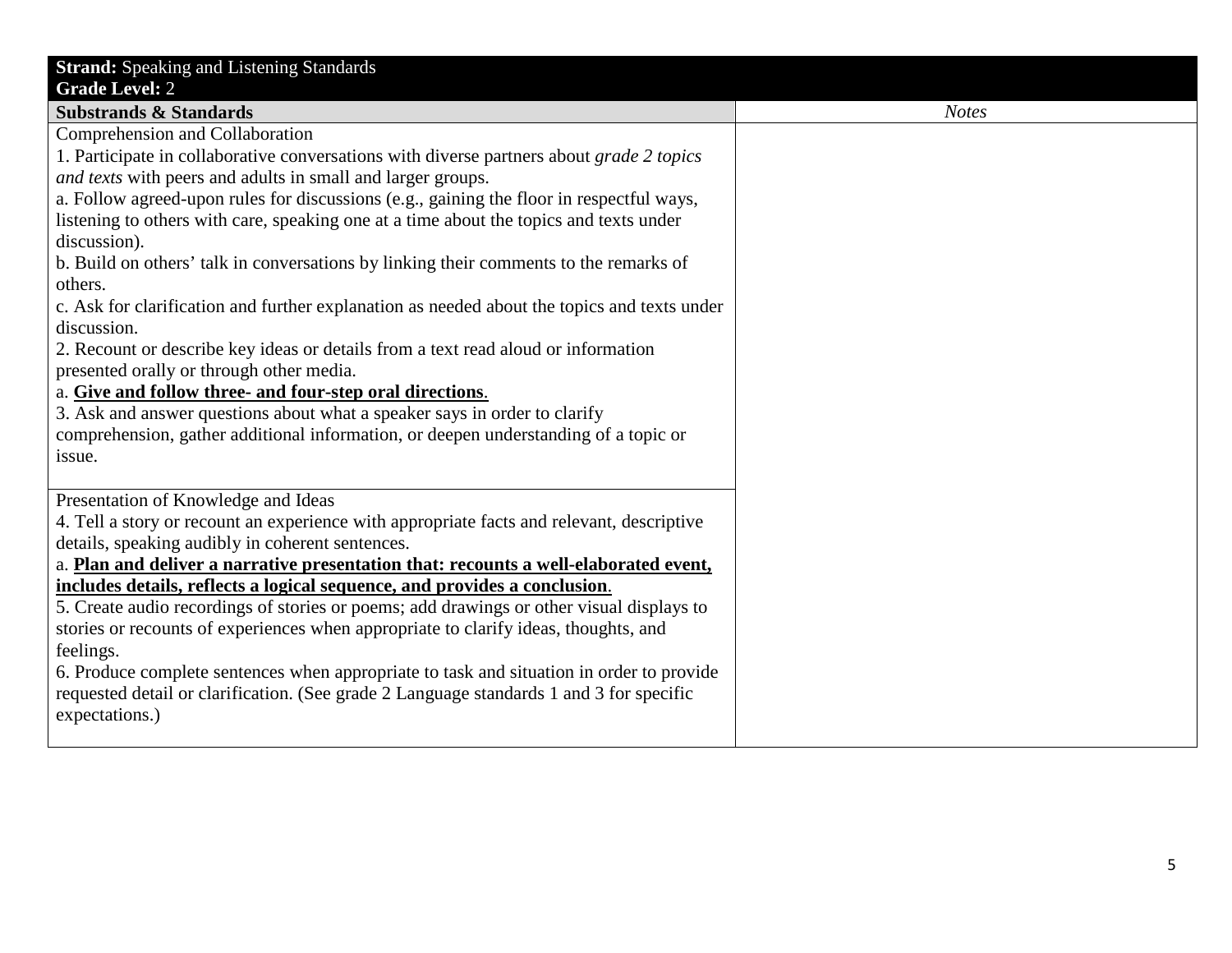| <b>Strand:</b> Language Standards                                                                             |              |
|---------------------------------------------------------------------------------------------------------------|--------------|
| <b>Grade Level: 2</b>                                                                                         |              |
| <b>Substrands &amp; Standards</b>                                                                             | <b>Notes</b> |
| <b>Conventions of Standard English</b>                                                                        |              |
| 1. Demonstrate command of the conventions of standard English grammar and usage                               |              |
| when writing or speaking.                                                                                     |              |
| a. Create readable documents with legible print.                                                              |              |
| b. Use collective nouns (e.g., <i>group</i> ).                                                                |              |
| c. Form and use frequently occurring irregular plural nouns (e.g., feet, children, teeth,                     |              |
| mice, fish).                                                                                                  |              |
| d. Use reflexive pronouns (e.g., <i>myself, ourselves</i> ).                                                  |              |
| e. Form and use the past tense of frequently occurring irregular verbs (e.g., sat, hid, told).                |              |
| f. Use adjectives and adverbs, and choose between them depending on what is to be                             |              |
| modified.                                                                                                     |              |
| g. Produce, expand, and rearrange complete simple and compound sentences (e.g., The                           |              |
| boy watched the movie; The little boy watched the movie; The action movie was watched                         |              |
| by the little boy).                                                                                           |              |
| 2. Demonstrate command of the conventions of standard English capitalization,                                 |              |
| punctuation, and spelling when writing.                                                                       |              |
| a. Capitalize holidays, product names, and geographic names.                                                  |              |
| b. Use commas in greetings and closings of letters.                                                           |              |
| c. Use an apostrophe to form contractions and frequently occurring possessives.                               |              |
| d. Generalize learned spelling patterns when writing words (e.g., cage $\rightarrow$ badge; boy $\rightarrow$ |              |
| boil).                                                                                                        |              |
| e. Consult reference materials, including beginning dictionaries, as needed to check and                      |              |
| correct spellings.                                                                                            |              |
|                                                                                                               |              |
| Knowledge of Language                                                                                         |              |
| 3. Use knowledge of language and its conventions when writing, speaking, reading, or                          |              |
| listening.                                                                                                    |              |
| a. Compare formal and informal uses of English.                                                               |              |
|                                                                                                               |              |
| Vocabulary Acquisition and Use                                                                                |              |
| 4. Determine or clarify the meaning of unknown and multiple-meaning words and                                 |              |
| phrases based on <i>grade 2 reading and content</i> , choosing flexibly from an array of                      |              |
| strategies.                                                                                                   |              |